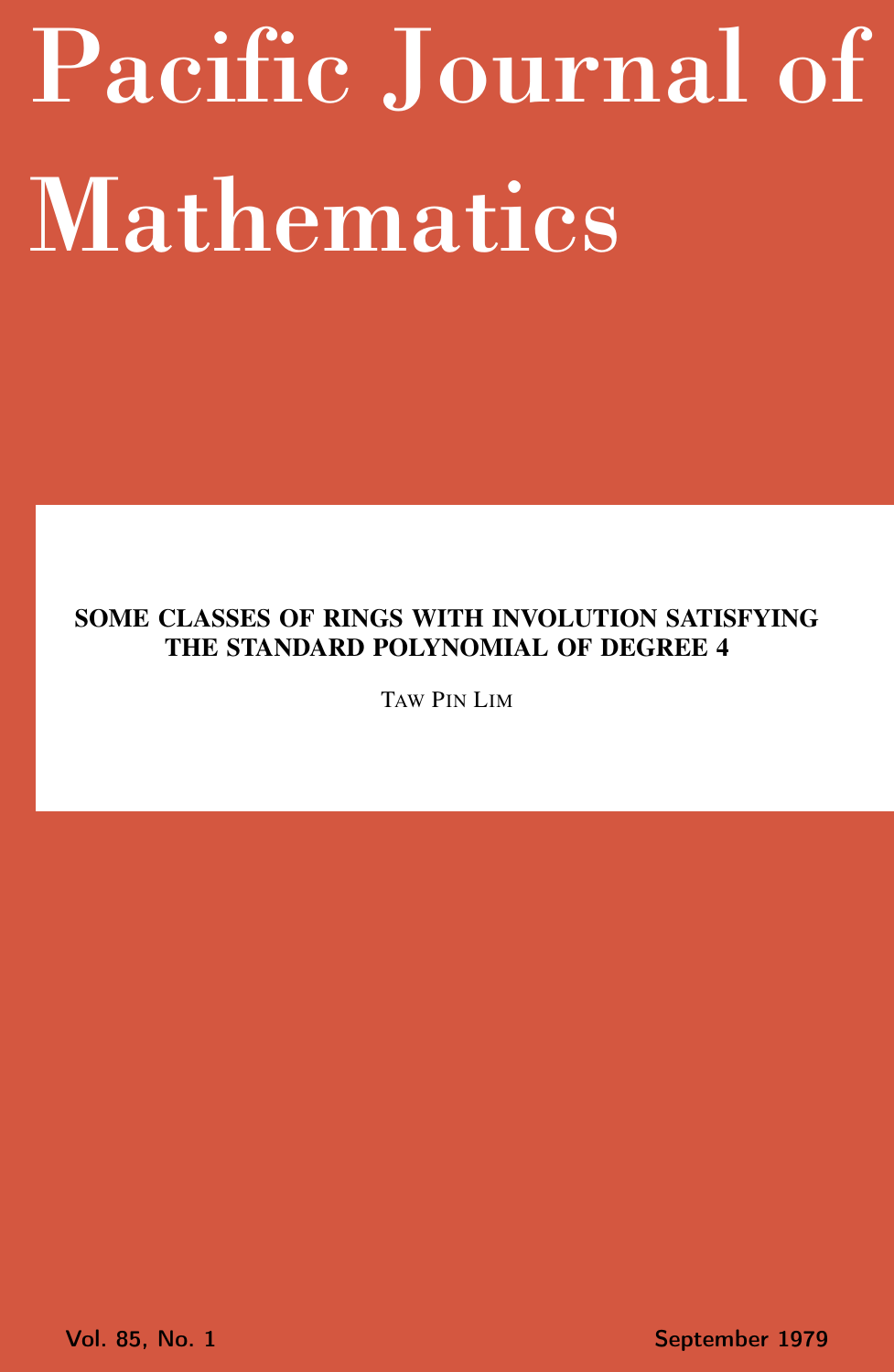## SOME CLASSES OF RINGS WITH INVOLUTION SATISFYING THE STANDARD POLYNOMIAL OF DEGREE 4

### TAW-PIN LIM

The identities valid in the ring of real quaternions are defined in more general classes of rings with involution. With one exception, these classes of rings satisfy the standard polynomial of degree 4 and form a chain under inclusion. There are examples which show that these inclusions are proper. An example of an exterior algebra shows that a ring with involution whose symmetric elements commute does not necessarily satisfy the standard polynomial of degree 4.

We assume that a ring has a unit although some of the proofs which follow do not require the existence of a unit in general.

Throughout the paper,  $R$  will be a ring equipped with an involution \*, i.e., a map  $R \to R$  such that for all x,  $y \in R$ ,  $(x + y)^* =$  $x^* + y^*$ ,  $(xy)^* = y^*x^*$  and  $x^{**} = x$ .

The sets S and K of symmetric and skew-symmetric elements of R consist respectively of elements x of R such that  $x^* = x$  and  $x^* = -x$ .

The trace and norm of an element x in R are respectively  $T(x) =$  $x + x^*$  and  $N(x) = xx^*$ .

As usual,  $[x, y] = xy - yx$  denotes the commutator, i.e., the standard polynomial of degree 2 of x,  $y \in R$  and the symbol Z denotes the center of  $R$ .

We shall require that a ring  $R$  be subject to certain identities, all of which are valid in the case of real quaternions. In other words, we are extending the properties of real quaternions to more general classes of rings.

R will be called a *scalar product ring* if for all  $x, y \in R$ ,

$$
(1) \t T(xy) = T(yx) .
$$

This definition follows from Dyson [1].

R is called a *normal ring* if for all  $x \in R$ ,  $xx^* = x^*x$ .

R is called a *central trace ring* if for all  $x \in R$ ,  $T(x) \in Z$ .

R is called a *central norm ring* if for all  $x \in R$ ,  $N(x) \in Z$ .

R is called a *central symmetric ring* if the symmetric elements of R are central i.e.,  $S \subset Z$ .

R is called a *commuting symmetric ring* if the symmetric elements of  $R$  commute.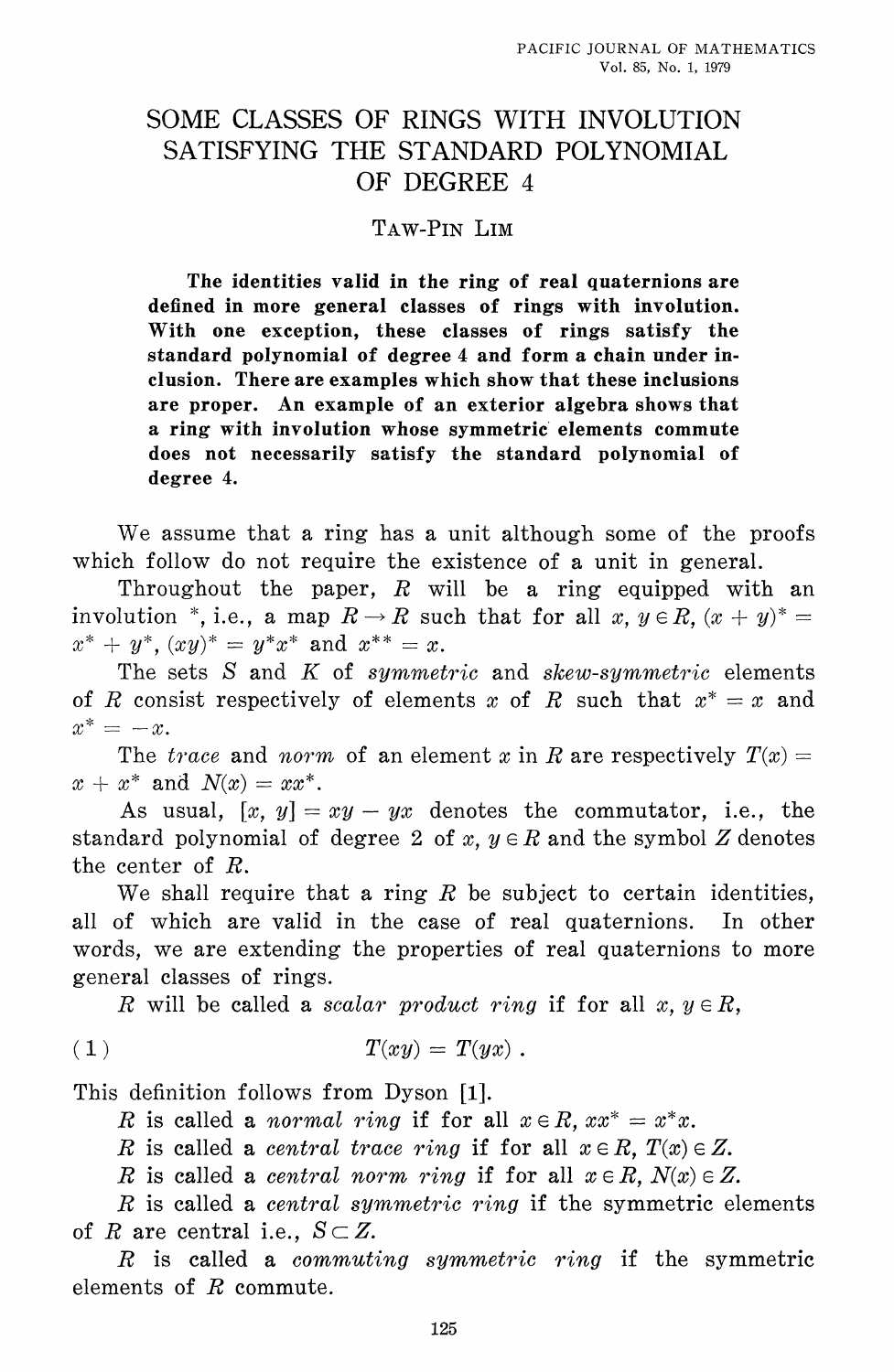Except for commuting symmetric rings, all the above classes of rings satisfy  $S_i$ , the standard polynomial of degree 4. A commuting symmetric ring does not necessarily satisfy  $S<sub>4</sub>$  even though its symmetric elements satisfy a polynomial of degree 2.

Clearly, a central symmetric ring is a central trace ring; a 2torsion free central trace ring is a central symmetric ring.

We shall first study scalar product rings.

From (1) we see that a scalar product ring satisfies

$$
(2) \t\t [x, y]^* = -[x, y]
$$

or equivalently,

$$
(3) \t\t\t [x^*, y^*] = [x, y].
$$

A scalar product ring satisfies

$$
(4) \tT([x, y]z) = T(x[y, z])
$$

because T is additive and  $T(y \cdot xz) = T(xz \cdot y)$ . In particular, (4) implies  $T([x, y]y) = 0$  and hence

(5) 
$$
[x, y]y = y^*[x, y].
$$

**THEOREM** 1. A sacalar product ring  $R$  stisfies the standard polynomial of degree 4.

*Proof.* Let  $a, b, c, d$  denote any four elements in  $R$ . The standard polynomial of degree 4 can be written in terms of commutators as follows:

(6) 
$$
S_{4}[a, b, c, d] = [a, b][c, d] + [b, c][a, d] + [c, a][b, d] + [c, d][a, b] + [a, d][b, c] + [b, d][c, a].
$$

By identities  $(2)$ ,  $(4)$  and the Jacobi identity respectively,

$$
S_{i}[a, b, c, d] = T([a, b][c, d]) + T([b, c][a, d]) + T([c, a][b, d])
$$
  
= 
$$
T([[a, b], c]d + [[b, c], a]d + [[c, a], b]d)
$$
  
= 0.

As shown in  $[5]$ , a normal ring is a scalar product ring and hence satisfies  $S_t$ . On the other hand, a 2-torsion free scalar product ring is a normal ring. In [5], there is an example of a scalar product ring which is neither 2-torsion free nor normal.

THEOREM 2. A central trace ring is a normal ring. Conversely, a normal ring with  $2=0$  is a central trace ring.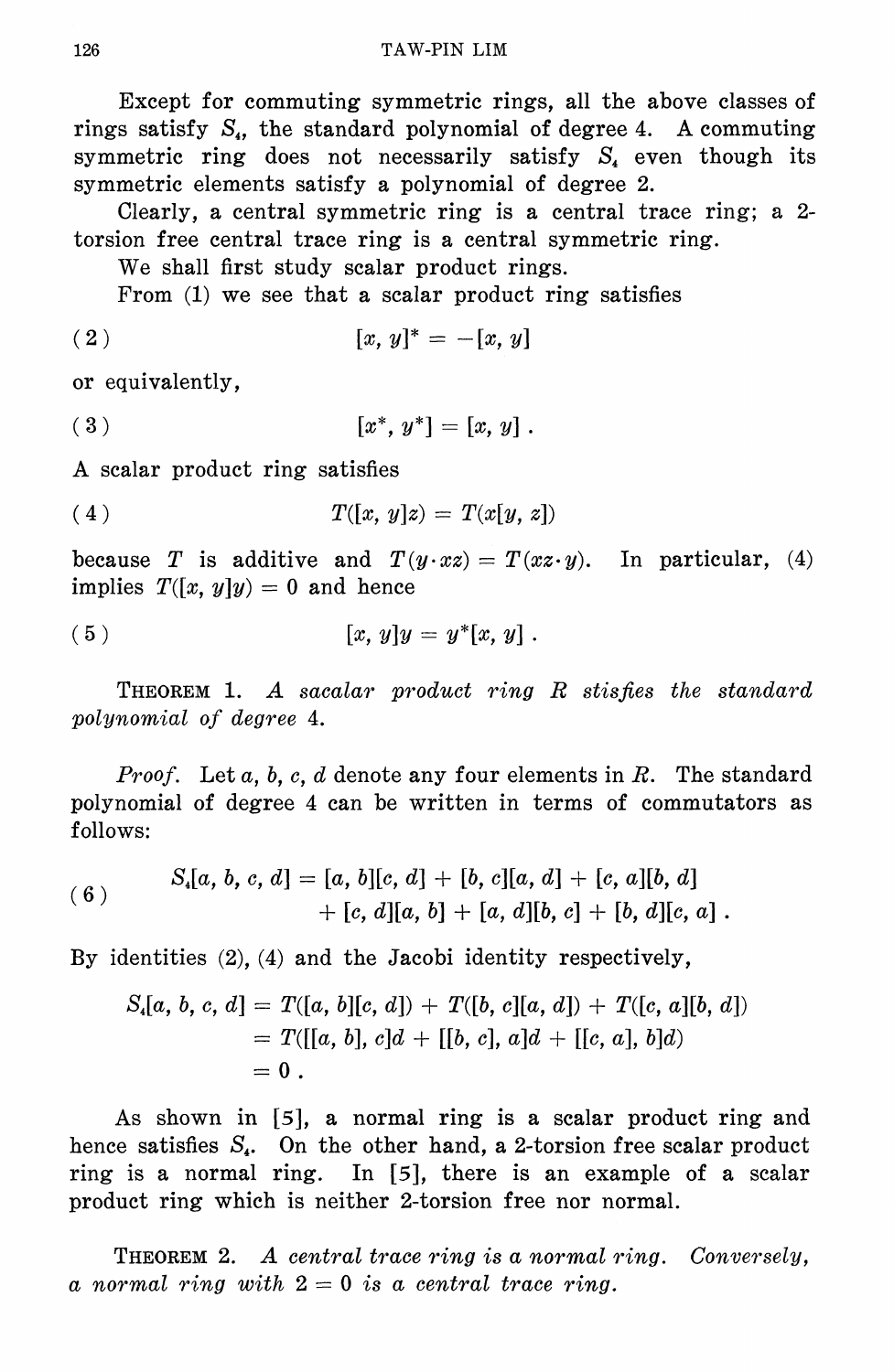*Proof.* If R is a central trace ring then for all  $x \in R$ ,  $xT(x) =$  $T(x)x$  and hence  $xx^* = x^*x$ .

Conversely, if R is a normal ring with  $2 = 0$  then  $xx^* + x^*x =$ 0 for all  $x \in R$ . We have for all  $x, y \in R$ ,

$$
0 = [x, yy^* + y^*y]
$$
  
=  $y[x, y^*] + [x, y]y^* + y^*[x, y] + [x, y^*]y$   
=  $[x, y^*]y^* + [x, y]y^* + [x, y]y + [x, y^*]y$ , by (5)  
=  $[x, y^* + y](y^* + y)$   
=  $[x, t]t$  where  $t = y^* + y$   
=  $t[x, t]$ , by (5).

The last two equalities imply

$$
xt^{\scriptscriptstyle 2} = \, txt \, = \, t^{\scriptscriptstyle 2} x
$$

that is,  $t^2 \in Z$ . Moreover,

$$
xt^3 = t^2 \cdotp xt = t \cdotp txt = t \cdotp t^2x = t^3x
$$

and hence  $t^3 \in Z$ .

As  $(1 + t)^3 = 1 + t + t^2 + t^3 \in Z$ , we have  $t \in Z$ . Hence, R is a central trace ring.

A normal ring is not a central trace ring in general since we have the following:

EXAMPLE 1. Let F be a field of char  $\neq 2$  and R be the F-algebra of triangular matrices of the form:

|       | $\begin{bmatrix} a & b & c \end{bmatrix}$ |          | $\boldsymbol{d}$ |
|-------|-------------------------------------------|----------|------------------|
| $x =$ | $\overline{a}$                            | $\bf{0}$ | $\mathfrak{c}$   |
|       |                                           |          | $a - b$          |
|       |                                           |          | $\it a$          |

with

$$
x^* = \begin{bmatrix} a & b & c & -d \\ & a & 0 & c \\ & & a & -b \\ & & & a \end{bmatrix}
$$

It is easy to verify that  $*$  is an involution on R and that R is a normal ring. Clearly,  $R$  is not a central trace ring.

**THEOREM** 3. R is a central norm ring if and only if R is a central trace ring.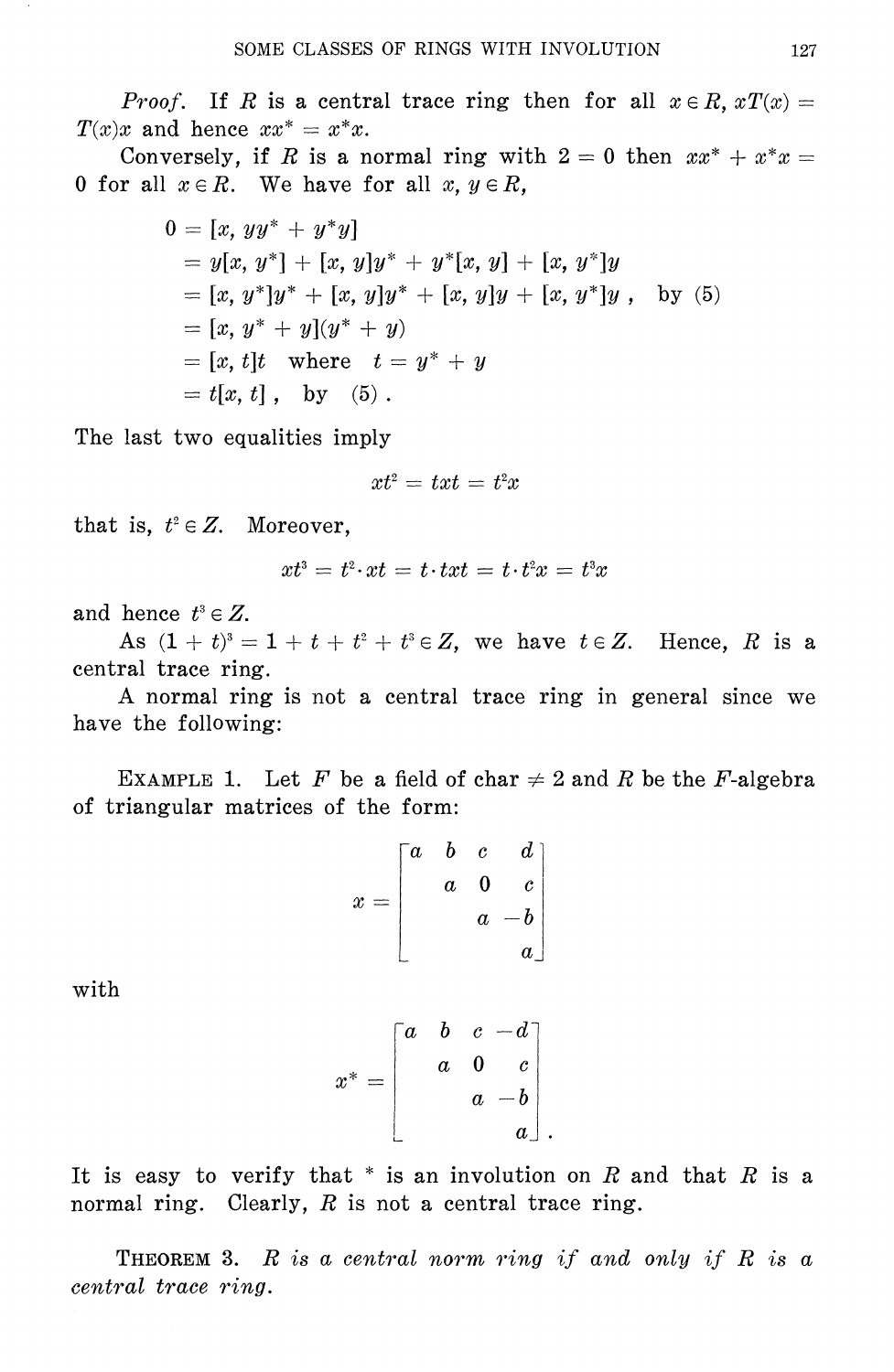*Proof.* If R is a central norm ring then for all  $x \in R$  we have  $(1+x)(1+x)^* \in Z$  which implies  $x + x^* \in Z$ .

Conversely, if  $R$  is a central trace ring and hence a scalar product ring, we have for all  $x, y \in R$ ,

$$
0 = [x, y + y^*]y
$$
  
= [x, y]y + [x, y^\*]y  
= y^\*[x, y] + [x, y^\*]y, by (5)  
= [x, y^\*y].

Hence  $y^*y \in Z$  for all  $y \in R$  and so R is a central norm ring.

THEOREM 4. A 2-torsion free scalar product ring R with no nonzero central nilpotent elements is a central symmetric ring.

*Proof.* For all  $a \in S$ ,  $x \in K$ , we have by (3) that  $[a, x] = [a^*, x^*] =$  $-[a, x]$ . Since R is 2-torsion free,  $[a, x] = 0$ ; that is, S and K commute elementwise. Consequently,  $ax = xa = -(ax)^* \in K$ .

Hence for all  $a, b \in S$ ,  $x \in K$ , we have  $bax = axb = abx$  which yields [a, b]x = 0. Similarly,  $x[a, b] = 0$ . From (2), [a, b]  $\in K$  and it follows that  $[a, b]^2 = 0$ .

Moreover for all  $r \in R$ ,  $2r[a, b] = (r + r^* + r - r^*)[a, b] =$  $T(r)[a, b] = [a, b]T(r) = 2[a, b]r$ . Therefore  $[a, b] \in Z$ .

As  $[a, b]$  is central and nilpotent, we have by hypothesis that  $[a, b] = 0$  for all  $a, b \in S$ , i.e., S is commutative.

Therefore  $2[a, r] = [a, r + r^* + r - r^*] = 0$  for all  $a \in S, r \in R$ which implies  $[a, r] = 0$ . That is, R is a central symmetric ring.

Example 1 also shows that a 2-torsion free scalar product ring needs not be a central symmetric ring in general.

A central symmetric ring is of course a commuting symmetric ring. On the other hand, we have the following converse:

**THEOREM** 5. A semiprime commuting symmetric ring  $R$  is a central symmetric ring.

*Proof.* Let  $a \in S$  and  $x \in R$ . Since  $[a, x + x^*] = 0$ , we have  $[a, x] = -[a, x^*] = [a, x]^*$  and hence  $[a, x] \in S$ . Since  $0 = [a, xx^*] =$  $x[a, x^*] + [a, x]x^*$ , we have  $x[a, x] = -x[a, x^*] = [a, x]x^* = (x[a, x])^*$ and hence  $x[a, x] \in S$ .

Therefore  $a \cdot x[a, x] = x[a, x] \cdot a = xa[a, x]$  which yields  $[a, x] = 0$ for all  $a \in S$ ,  $x \in R$ .

For  $a \in S$ , suppose there exists  $x \in R$  such that  $b = [a, x] \neq 0$ . Then  $b^2 = 0$  and  $[b, y]^2 = 0$  for all  $y \in R$  from which we get  $(by)^3 =$  $b(yb)^2y = b[b, y]^2y = 0$ . Hence bR is a right ideal of R in which the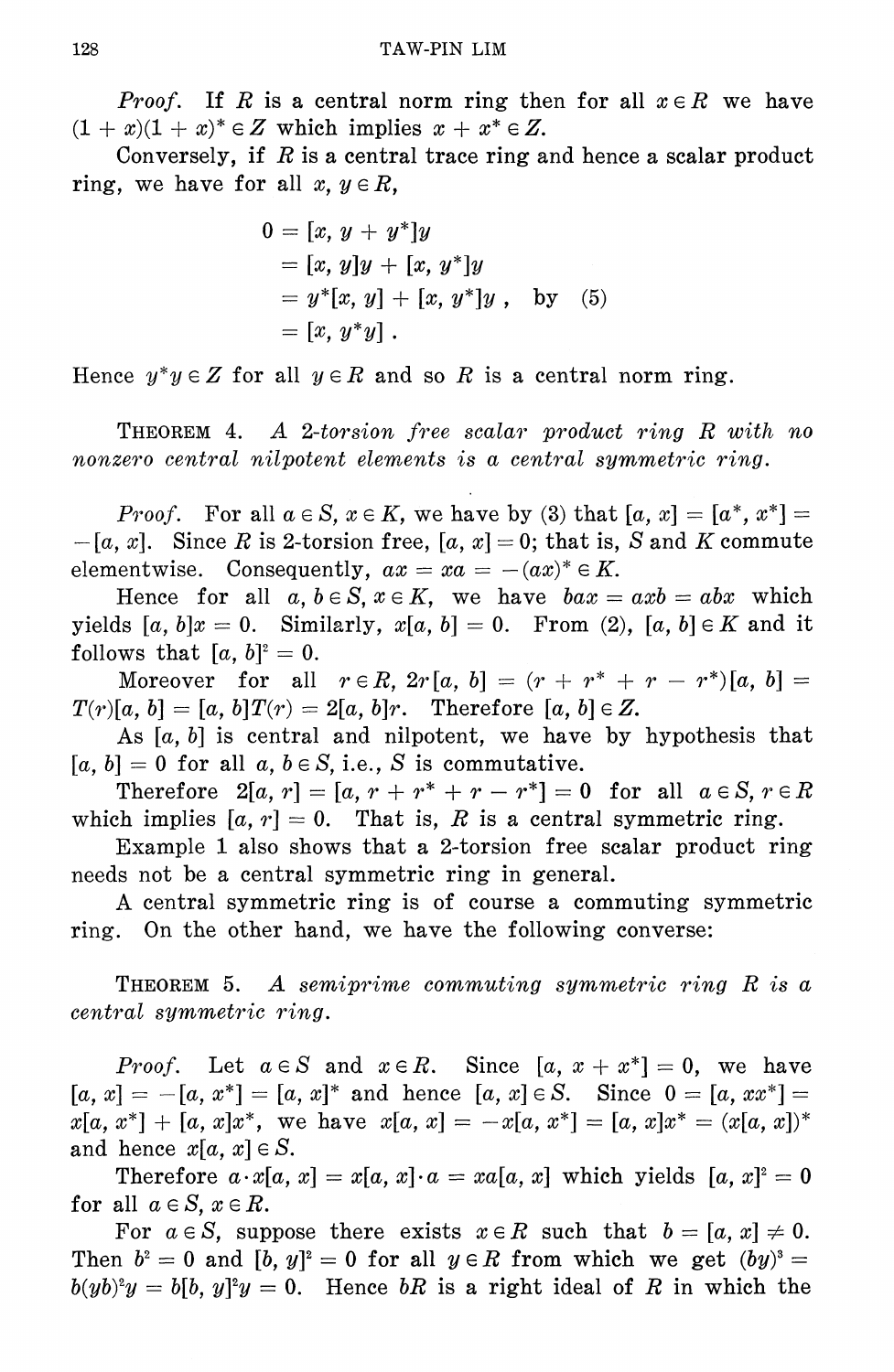cube of every element is 0. By Lemma 1.1 in [2], R would have a nonzero nilpotent ideal which is impossible for a semiprime ring. Therefore [a, x] = 0 for all  $a \in S$  and  $x \in R$ , i.e., R is a central symmetric ring.

The above theorem has also been proved by Herstein in a different context in  $[3, pp. 59-61]$ .

A commuting symmetric ring does not necessarily satisfy  $S<sub>4</sub>$  as the following example shows:

EXAMPLE 2. Let  $F$  be a field of characteristic zero and  $V$  be a F-vector space of dimension 4. Let  $R = \bigwedge V = \bigoplus_{n=0}^{\infty} \bigwedge^n V$  be the exterior algebra over V.

To simplify the notations, we write  $xy$ , instead of the usual  $x \wedge y$ , as the ring multiplication in R.

Since  $\Lambda^n V = 0$  for all  $n > 4$ , we have

$$
R = F \bigoplus V \bigoplus \textbf{1}^2 V \bigoplus \textbf{1}^3 V \bigoplus \textbf{1}^4 V.
$$

The additive homomorphism  $\overline{R} \to R$  defined by

$$
x^* = x_0 - x_1 - x_2 + x_3 + x_4
$$

 $for$ 

 $x = x_0 + x_1 + x_2 + x_3 + x_4$ 

where

 $x_i \in \bigwedge^i V, i = 0, 1, \cdots, 4;$ 

is an involution on  $R$ .

Indeed, if  $x = x_0 + x_1 + x_2 + x_3 + x_4$ ,  $y = y_0 + y_1 + y_2 + y_3 + y_4$ where  $x_i, y_i \in \bigwedge^i V, i = 0, 1, \dots, 4$  then

$$
xy = x_0y_0 + (x_0y_1 + x_1y_0) + (x_0y_2 + x_1y_1 + x_2y_0)
$$
  
+ 
$$
(x_0y_3 + x_1y_2 + x_2y_1 + x_3y_0) + (x_0y_4 + x_1y_3 + x_2y_2 + x_3y_1 + x_4y_0)
$$
  
and

$$
(xy)^* = x_0y_0 - (x_0y_1 + x_1y_0) - (x_0y_2 + x_1y_1 + x_2y_0)
$$
  
+ 
$$
(x_0y_3 + x_1y_2 + x_2y_1 + x_3y_0) + (x_0y_4 + x_1y_3 + x_2y_2 + x_3y_1 + x_4y_0)
$$
  
= 
$$
y_0x_0 - (y_1x_0 + y_0x_1) - (y_2x_0 - y_1x_1 + y_0x_2)
$$
  
+ 
$$
(y_3x_0 + y_2x_1 + y_1x_2 + y_0x_3) + (y_4x_0 - y_3x_1 + y_2x_2 - y_1x_3 + y_0x_4)
$$
  
= 
$$
(y_0 - y_1 - y_2 + y_3 + y_4)(x_0 - x_1 - x_2 + x_3 + x_4)
$$
  
= 
$$
y^*x^*.
$$

It can easily be seen that

$$
S = F \oplus \mathbf{\Lambda}^* V \oplus \mathbf{\Lambda}^* V
$$

$$
K = V \oplus \mathbf{\Lambda}^* V
$$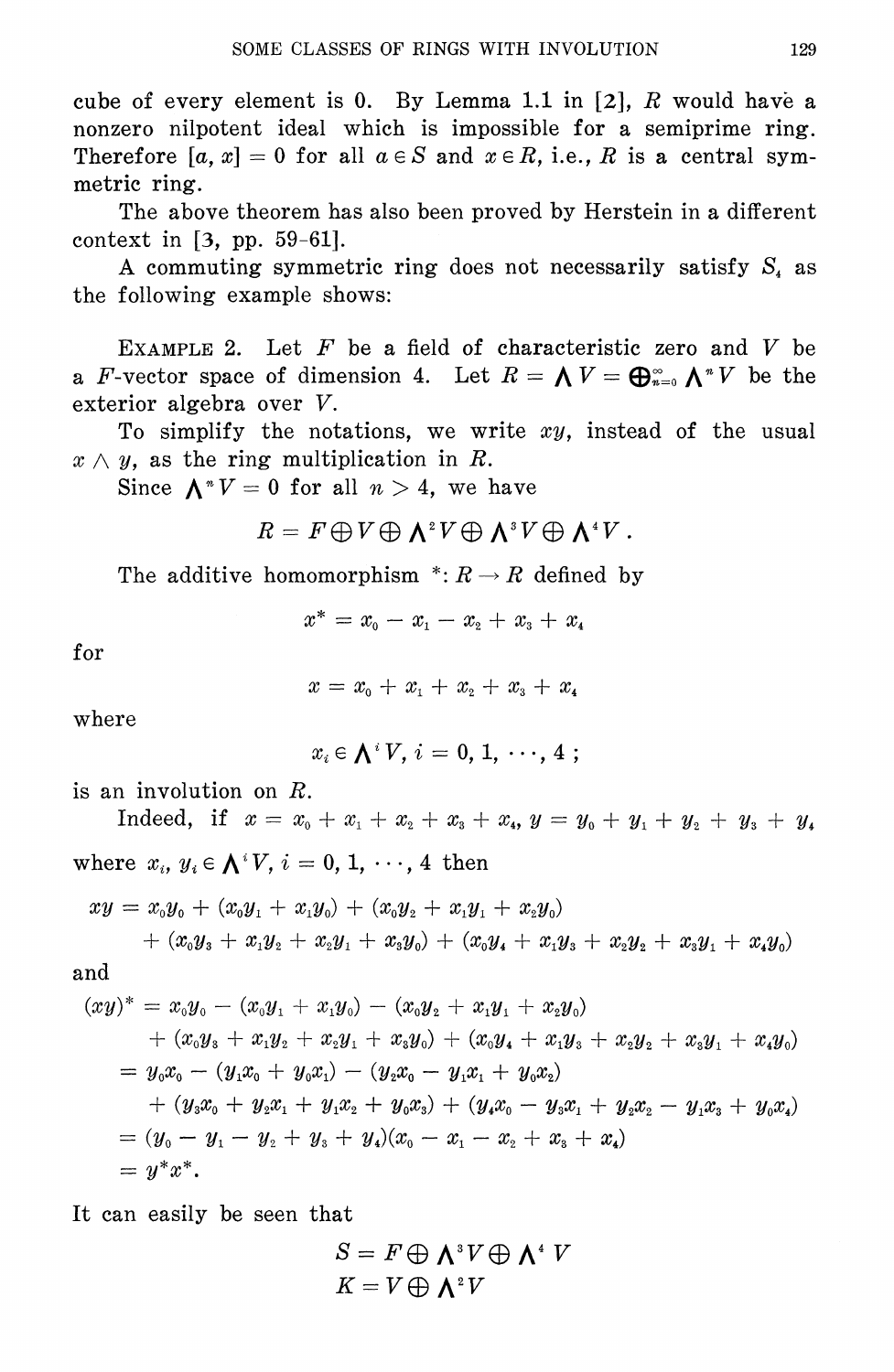and that  $S$  is commutative. Hence  $R$  is a commuting symmetric ring.

R does not satisfy  $S<sub>4</sub>$  because if a, b, c, d is a basis of V over F, then since [a, b] =  $a \wedge b - b \wedge a = 2(a \wedge b)$ , it follows from (6) that

$$
S_{4}[a, b, c, d] = 24(a \wedge b \wedge c \wedge d) \neq 0.
$$

The following example is a commuting symmetric ring which satisfies  $S<sub>4</sub>$  but is not a scalar product ring.

EXAMPLE 3. Let  $C$  be the field of complex numbers and  $R$  be the C-algebra of  $2 \times 2$  matrices of the form:

$$
\begin{bmatrix} x & y \\ 0 & \overline{x} \end{bmatrix}, \quad x, y \in C.
$$

The map \* defined by

$$
\left[\begin{matrix} x & y \\ 0 & \overline{x} \end{matrix}\right]^* = \left[\begin{matrix} \overline{x} & y \\ 0 & x \end{matrix}\right]
$$

is an involution on  $R$ . It can be verified that the symmetric elements of R commute and that R satisfies  $S<sub>1</sub>$ . However, R is not a scalar product ring since for

$$
a=\begin{bmatrix} i & 0 \\ 0 & -i \end{bmatrix}, \quad b=\begin{bmatrix} 0 & 1 \\ 0 & 0 \end{bmatrix},
$$

we have  $T(ab) \neq T(ba)$ .

REMARKS. This paper is an improvement on a part of the author's Ph. D. thesis written under the supervision of Professor D. Ž. Djoković at the University of Waterloo, Ontario, Canada.  $The$ author also wishes to thank the referee of this paper for his helpful suggestions which result in the presentation of Example 2.

### **REFERENCES**

2. I. N. Herstein, Topics in Ring Theory, Univ. of Chicago Press, Chicago, 1969.

4. T. P. Lim, Determinants over a Class of Rings with Involution, Ph. D. thesis, Univ. of Waterloo, Canada, 1976.

5. \_\_\_\_, Conjugacy of elements in a normal ring, Canad. Math. Bull., Vol. 20 (1), 1977, 113-115.

Received June 1, 1978 and in revised form August 2, 1979.

10 BEVERLEY STREET TORONTO, ONTARIO M5T 1Z3, CANADA

<sup>1.</sup> F. J. Dyson, Quaternion determinants, Helvetica Physica Acta, 45 (1972), 289-302.

<sup>-</sup> Rings with Involution, Univ. of Chicago Press, Chicago, 1976.  $3. -$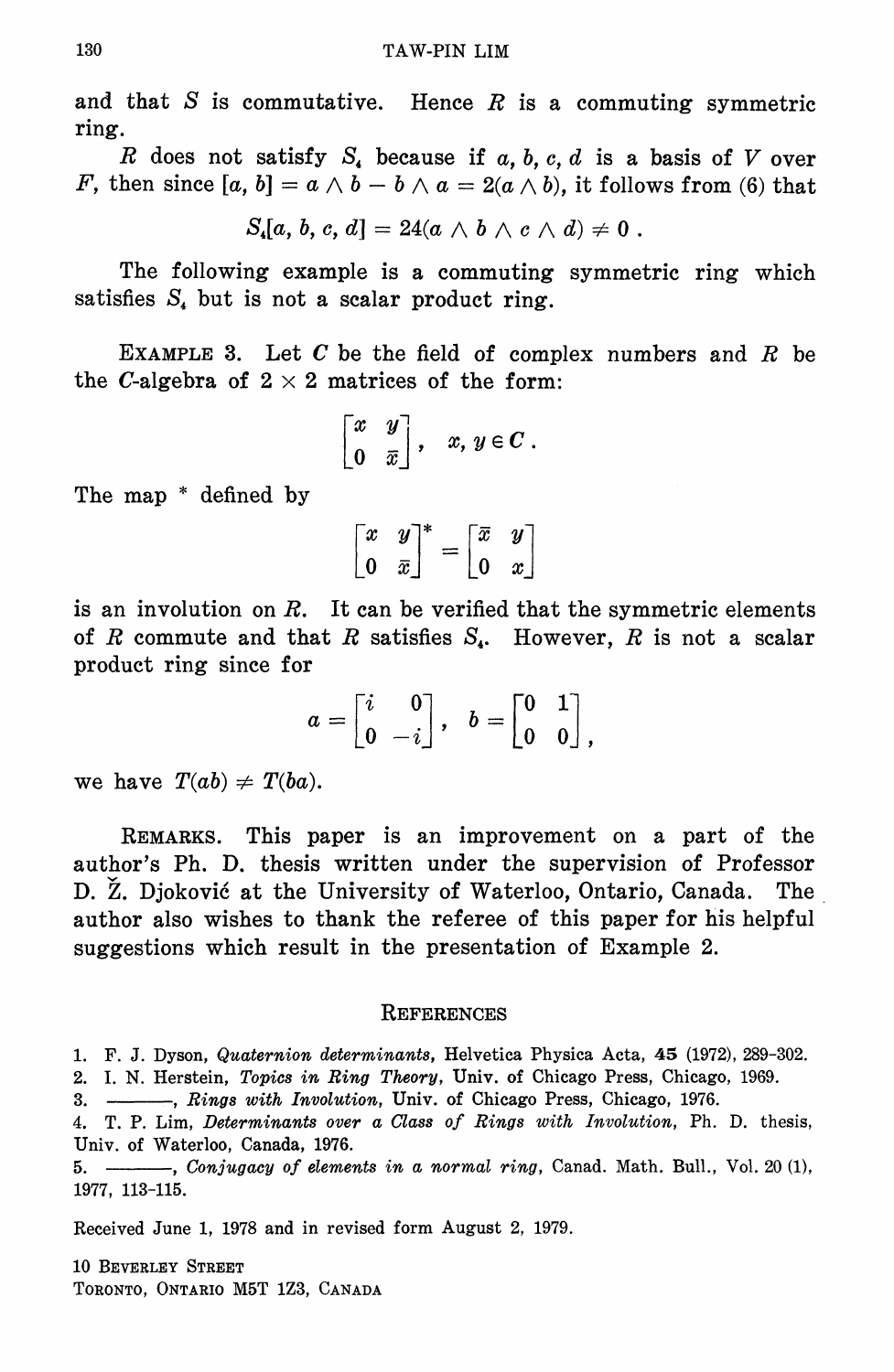### PACIFIC JOURNAL OF MATHEMATICS

### **EDITORS**

**DONALD BABBITT (Managing Editor) University of California Los Angeles, California 90024**

**HUGO ROSSI University of Utah Salt Lake City, UT 84112**

**C. C. MOORE and ANDREW OGG University of California Berkeley, CA 94720**

**J. DUGUNDJI**

**Department of Mathematics University of Southern California Los Angeles, California 90007**

**R. FINN AND J. MILGRAM Stanford University Stanford, California 94305**

### **ASSOCIATE EDITORS**

**E. F. BECKENBACH**

**B. H. NEUMANN F. WOLF K. YOSHIDA**

### **SUPPORTING INSTITUTIONS**

**UNIVERSITY OF BRITISH COLUMBIA CALIFORNIA INSTITUTE OF TECHNOLOGY UNIVERSITY OF CALIFORNIA MONTANA STATE UNIVERSITY UNIVERSITY OF NEVADA, RENO NEW MEXICO STATE UNIVERSITY OREGON STATE UNIVERSITY UNIVERSITY OF OREGON**

**UNIVERSITY OF SOUTHERN CALIFORNIA STANFORD UNIVERSITY UNIVERSITY OF HAWAII UNIVERSITY OF TOKYO UNIVERSITY OF UTAH WASHINGTON STATE UNIVERSITY UNIVERSITY OF WASHINGTON**

Printed in Japan by International Academic Printing Co., Ltd., Tokyo, Japan